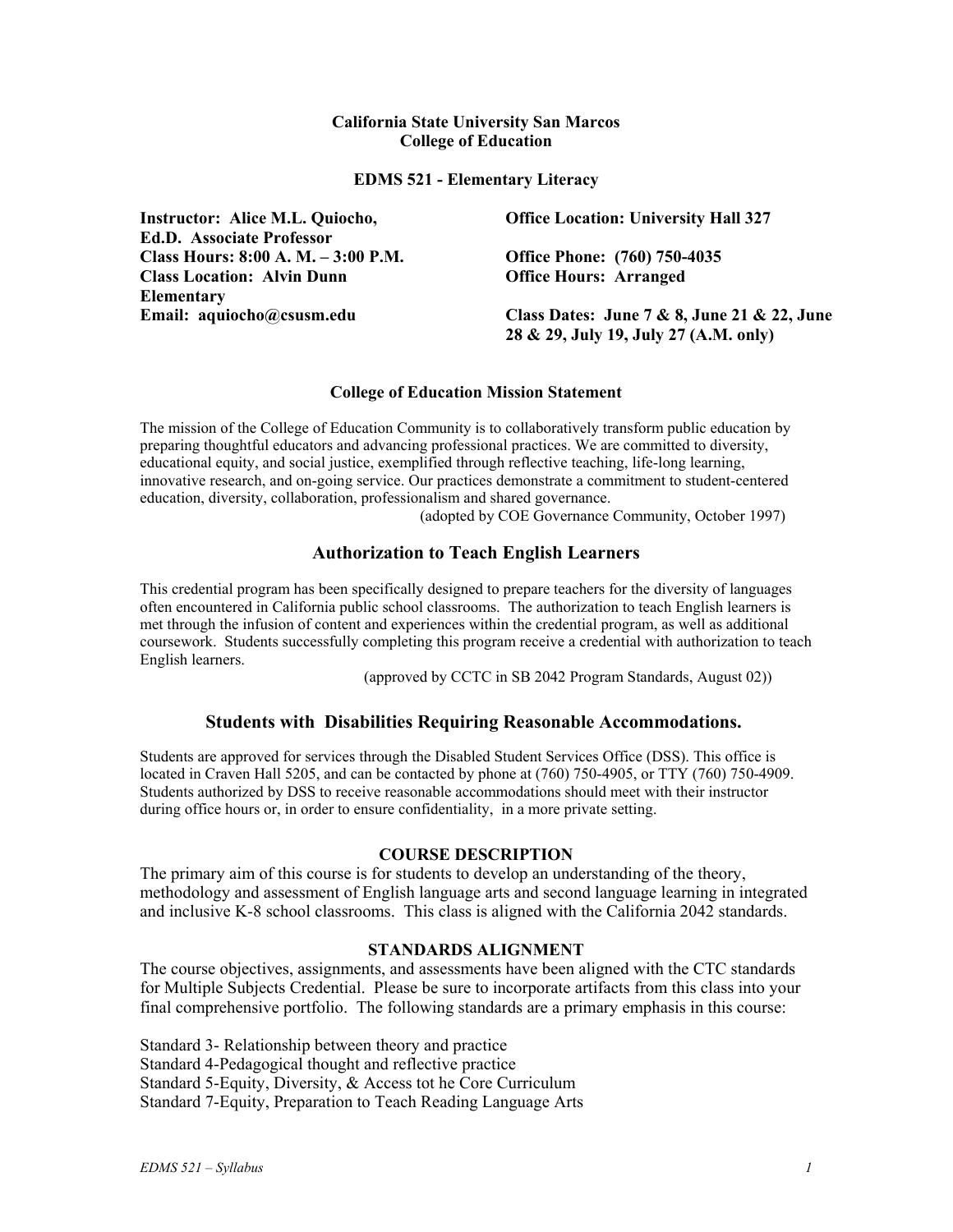## **TEACHER PERFORMANCE EXPECTATIONS (TPE) COMPETENCIES**

This course is designed to help teachers seeking the Multiple Subjects Credential to develop the skills, knowledge, and attitudes necessary to assist schools and district in implementing an effective programs for all students. The successful candidate will be able to merge theory and practice in order to realize a comprehensive and extensive educational program for all students. The following TPE's are addressed in this course:

Primary Emphasis

TPE 1a-Subject Specific Pedagogical Skills for MS Teaching TPE 3-Interpretation and Use of Assessments

## **OBJECTIVES**

### **KNOWLEDGE**

Teacher candidates will:

gain an understanding of how a first and second language is acquired.

gain an understanding of the reading process and its relationship to thought, language and learning.

gain an understanding of how people learn to read and write in their first and second language

become familiar with current approaches to the teaching of reading and writing and the theoretical bases of such approaches.

become familiar with current approaches to the teaching of reading and writing in culturally and linguistically diverse elementary school classrooms

become familiar with classroom diagnostic techniques and evaluation procedures. become familiar with current approaches to the teaching of reading and writing to children with special learning needs

#### **SKILLS**

Teacher candidates will:

become sensitive observers of children's language using behaviors.

analyze children's reading and writing behavior as a basis for making instructional decisions

translate the results of formal and informal assessment of children's reading and writing behaviors into instructional plans

develop the ability to select appropriate materials and instructional strategies to meet the individual needs of students

learn how to organize the classroom for teaching reading and writing to culturally and linguistically diverse populations.

## **ATTITUDES AND VALUES**

Teacher candidates will:

- develop an appreciation for the natural language abilities children possess for processing and producing print
- develop an appreciation for the need and value of integrating reading and writing into all areas of the curriculum
- affirm the importance of a rich environment for developing an effective language arts program.
- develop a sensitivity to and appreciation for culturally and linguistically diverse learners.
- develop a sensitivity to and appreciation for children with special learning needs
- develop an appreciation for the importance of reading and writing for their own personal and professional growth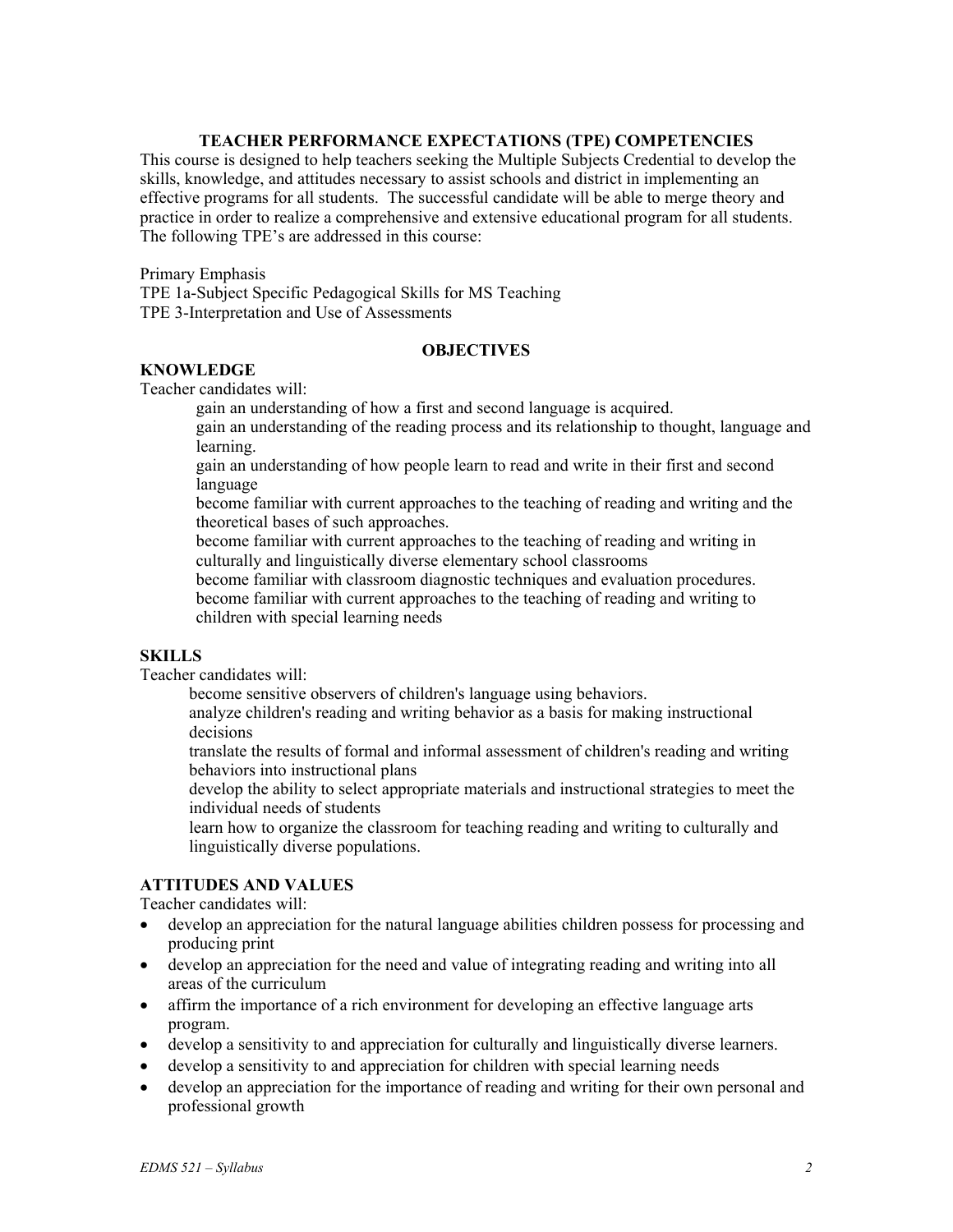• develop a respect for each student, his/her abilities and background and the student's right to instruction that meets his or her individual needs.

## **REQUIRED TEXTS**

Johns, J. (2005). Basic Reading Inventory: Pre-primer through grade twelve & early literacy assessments. Dubuque, Iowa: Kendall-Hunt.

*Reading/language Arts Framework for CA Public Schools* CA Dept of Ed – available online Tompkins, G.E. (2003). *Literacy for the 21st Century: A Balanced Approach, 3rd Edition.* Prentice Hall.

Zarrillo, J. J. (2003). Ready for RICA: A test preparation guide for California's Reading Instruction Competence Assessment. Merrill Prentice Hall.

### **Course Requirements**

All students are expected to participate in class activities and demonstrate reflective learning. It is important that students are well prepared for course sessions by completing the readings and assignments scheduled before the class meeting. Unless otherwise negotiated with the instructor, all assignments are to be handed in on the due date. **Assignments not handed-in on due date will lose 10% of earned credit per day.** Assignments should be typed and double-spaced .

| $\bullet$ | Attendance and participation             | 20 points |
|-----------|------------------------------------------|-----------|
| $\bullet$ | Resource Notebook Sections (10 sections) | 30 points |
| $\bullet$ | <b>Beginning Assessment</b>              | 50 points |

#### **Grading**

| A     | 96-100%     |
|-------|-------------|
| $A-$  | 90-95%      |
| $B+$  | 89-87%      |
| B     | 86-83%      |
| $A -$ | $80 - 82\%$ |
| C+    | 77-79%      |
| C     | 73-76%      |

 $C- 70-73%$ 

#### **ASSIGNMENTS:**

#### **Language Arts Resource Notebook--Part 1 (30 Pts)**

Each of you will develop a Reading/Language Arte Resource Notebook that will be used to inform your teaching. The Resource Notebook has two main objectives. First, is to demonstrate your learning and understanding of the reading and language arts. Second is to start building a resource for your own learning. Be creative and thoughtful in the compilation of the notebook it will be a demonstration that you are ready to teach the language arts to a diverse student population.

The Notebook will be organized around the 13 RICA Content Areas (see the RICA Registration Bulletin, p.39-45) and include additional sections on:

- A personal statement of your philosophy of the teaching reading and writing
- Special Needs Students

Each section of the notebook should contain the following:

• A RICA analysis sheet including: (a) what this content area(s) is about (Put it in your own words  $-2$  to 4 sentences), (b) 2 ways of assessing this content area (include rationale); and (c) 1 way of teaching it (description and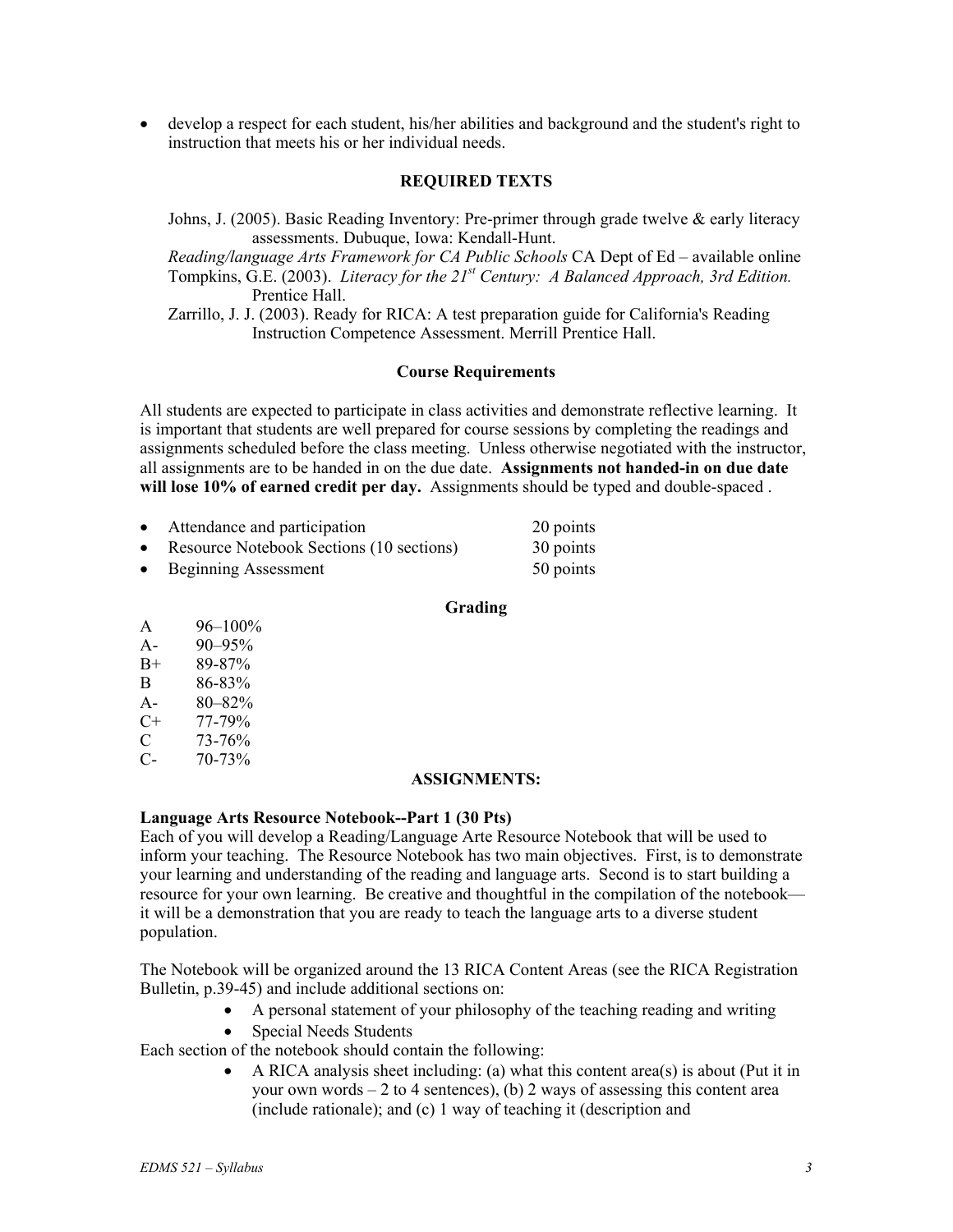accommodations). Describe the teaching strategy and explain how it supports reading, writing and/or language arts development.

- An lesson observation form (except for section 1)
- A technology-rich assignment that enhances your teaching and student learning
- Lesson plans, articles, and any other resources collected within class or student teaching that would be helpful.

For the first semester you will need to complete the following content areas:

- Planning, Organizing, and Managing Reading Instruction
- Phonemic Awareness
- Concepts About Print
- Systematic, Explicit Phonics and Other Word Identification Strategies
- Spelling Instruction
- Reading Comprehension Narrative
- Vocabulary Development
- Structure of the English Language

You should develop study materials organized so that you can clearly state your understanding of the content area you are addressing, one way to assess the content area and one way to teach it. The only content area that does not fit into the grid is Planning, Organizing, and Managing Reading Instruction.

As you learn about assessment, phonemic awareness, the use of phonics, comprehension strategies and other components crucial to effective literacy instruction, compiling your resource notebook will help you prepare and review the content areas assessed by the RICA test.

Note: Besides the course readings, Dr. Alice Quiocho's web site can also serve as a resource. The address is: http://www.csusm.edu/Quiocho. Click on "reading instruction portfolio." See the section on accommodations for ideas on ways to support second language learners. Note: See **www.ed.gov/free/** for free Educational Materials.

**Beginning Assessment. (50 points)** In this assignment you will be taught how to observe students reading, to listen to them read and to make instructional decisions for students based on observations and assessment.

You will be taught how to conduct the assessment in class workshops. You will be asked to work with a student and to conduct assessments with this student. The format in which you will submit your assessment will be shared with you in class.

#### **Attendance Policy**

Due to the dynamic and interactive nature of EDMS 521, all students are expected to attend all classes and participate in all class activities. For every day of absence, students will lose 6 points**.**  Attendance will be taken during the first 5 minutes of class. Three tardiness or "early exits" will be the equivalence of an absence. **A passing grade will not be issued for students who do not attend 80% or more of the class sessions**. Should the student have extenuating circumstances, s/he should contact the instructor as soon as possible.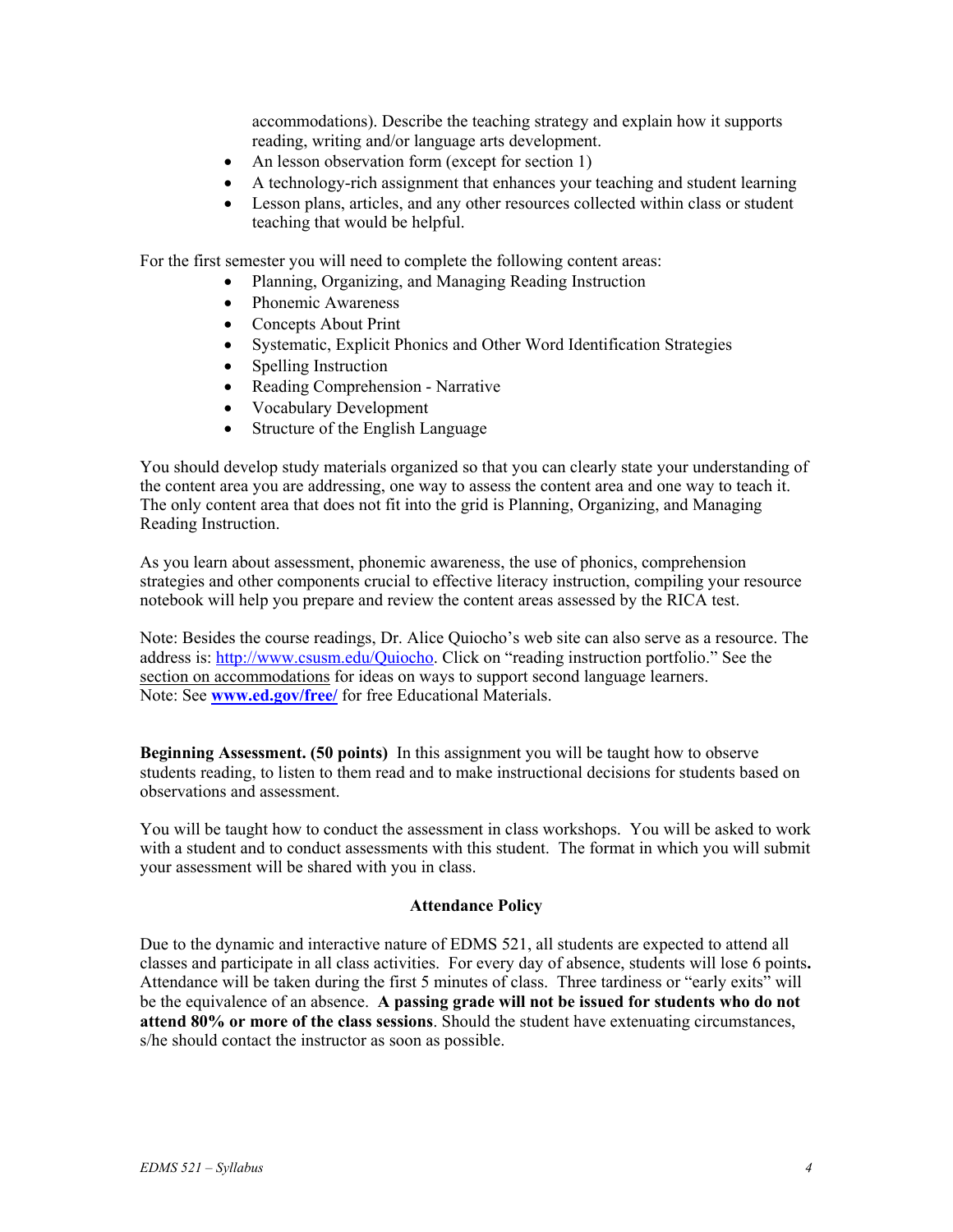## **Course Outline (Timeline and reading assignments are subject to change pending needs of students)**

| Date                               | <b>Topic</b>                                                                                      | <b>Assignment</b>                                      |
|------------------------------------|---------------------------------------------------------------------------------------------------|--------------------------------------------------------|
| Session 1<br>June 7<br>8-3:30 P.M. | A Balanced Approach<br>The Role of Assessment                                                     | Tompkins Chap 1<br>ELA Standards [available online at  |
|                                    | Phonemic awareness                                                                                | www.cde.ca.gov]                                        |
| Session 2<br>June 8<br>8-3:30 P.M. | The Language of School/The Language<br>of Learning<br>The alphabetic code<br>Concepts about print | Tompkins, Chapter 5                                    |
| Session 3<br>June 22<br>12:30-3:30 | The Processes<br>Assessment                                                                       | Tompkins Chap 2<br>The English Language Arts Standards |
| Session 4<br>June 23               | Assessment                                                                                        | Johns                                                  |
| 803:3:30 P.m.                      | Phonics                                                                                           | Tompkins, Chapter 5                                    |
| Session 5<br>June 28<br>12:30-3:30 | Oral Language Development<br>Spelling                                                             | Tompkins Chapters 3 & 5                                |
| Session 6<br>June 29               | The Writing Process<br>Reading in a Second Language                                               | Tompkins, Chapter 7                                    |
| 12:30-3:30                         | Structure of the English language<br>Vocabulary                                                   | ELD Standards [available online at<br>www.cde.ca.gov]  |
| Session 7<br>July 19<br>12:30-3:30 | <b>Fluent Readers and Writers</b><br>Comprehension of narrative text                              | Tompkins, Chapter 6 & 8                                |
| Session 8<br>July 27<br>$8 - 3:30$ | A.M. Only<br>Closure<br>Evaluation of instructor                                                  |                                                        |